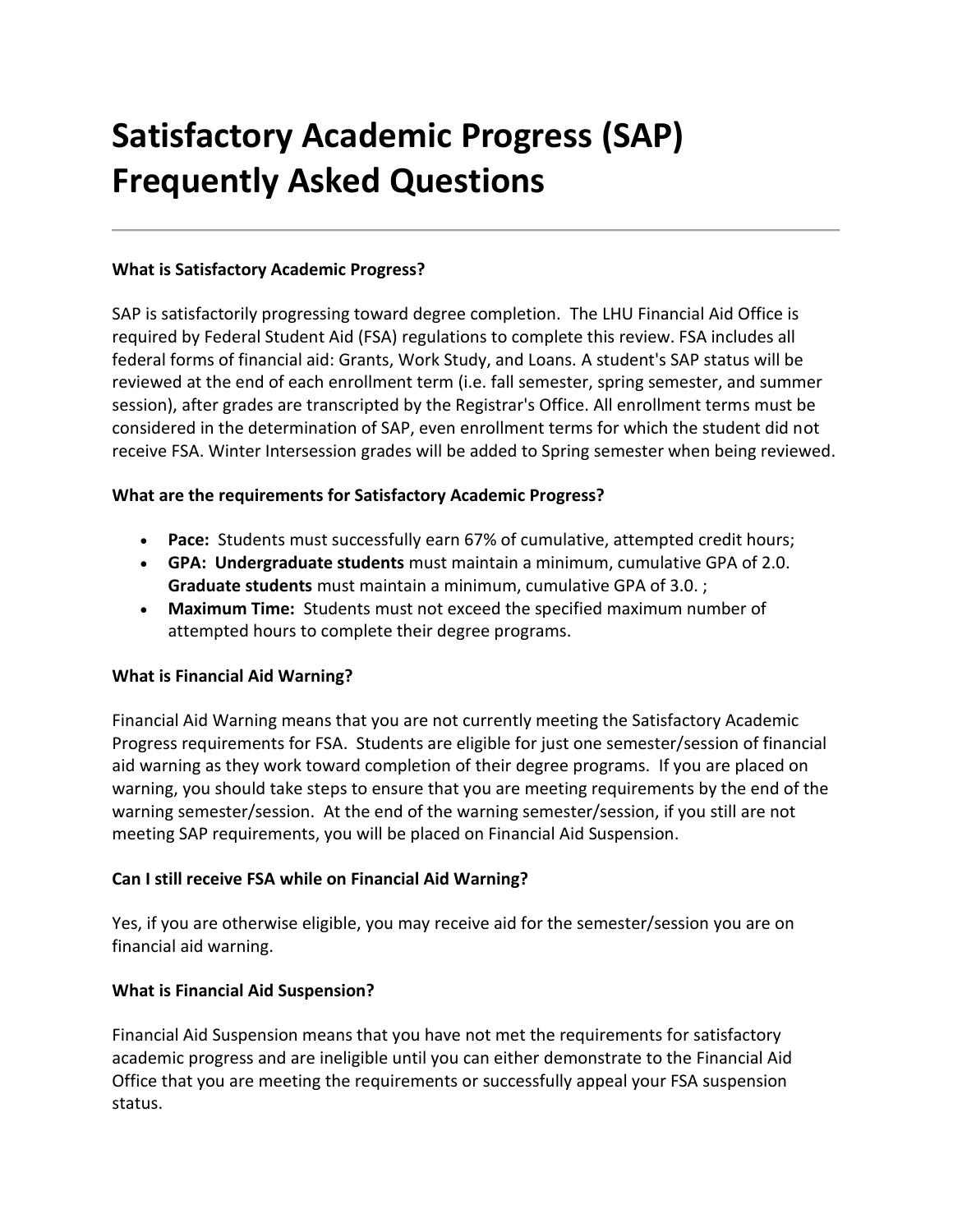## **Is Financial Aid Suspension the same as Academic Suspension?**

No. Academic suspension from the University is monitored by the Registrar's Office. If you are uncertain whether or not you are on academic suspension, you should contact the Registrar's Office. Financial aid suspension applies only to your federal financial aid.

#### **Why am I not making Satisfactory Academic Progress when I have no failing grades?**

Federal regulations require that the SAP review include all credit hours a student has attempted, including repeated, remedial, or withdrawn courses as reflected on your academic record. Although withdrawing from a class may help your GPA, a "W" is still considered a course that was attempted, but not completed, for determination of Satisfactory Academic Progress.

## **What financial aid is affected by Financial Aid Suspension?**

Students on financial aid suspension are ineligible for all federal aid, including the Pell Grant, SEOG Grant, TEACH Grants, Federal Work Study, Perkins Loan, Federal Direct Subsidized/Unsubsidized Stafford Loans, Parent and Graduate PLUS Loans.

## **How can I find out what my Satisfactory Academic Progress status is?**

Financial Aid will notify you by U.S. mail and LHU email if you are placed on financial aid warning or suspension. Students may also consult with a Financial Aid Office staff member.

## **May I appeal my Financial Aid Suspension?**

Students who have extraordinary, personal circumstances have the right to appeal their financial aid suspension. **Acceptable circumstances are defined as:** 

- the death of an immediate relative
- a serious illness or accident requiring medical intervention
- significant, unexpected family obligations
- catastrophic loss (e.g. flood, fire, etc.)
- extreme personal crisis

Students who wish to appeal must follow the appeal process described on the SAP Appeal form available on the Financial Aid website.

#### **What kind of supporting documentation is required for an appeal?**

- 1. A signed, type-written, personal statement that fully explains:
	- a summary of the circumstances that impacted your academic performance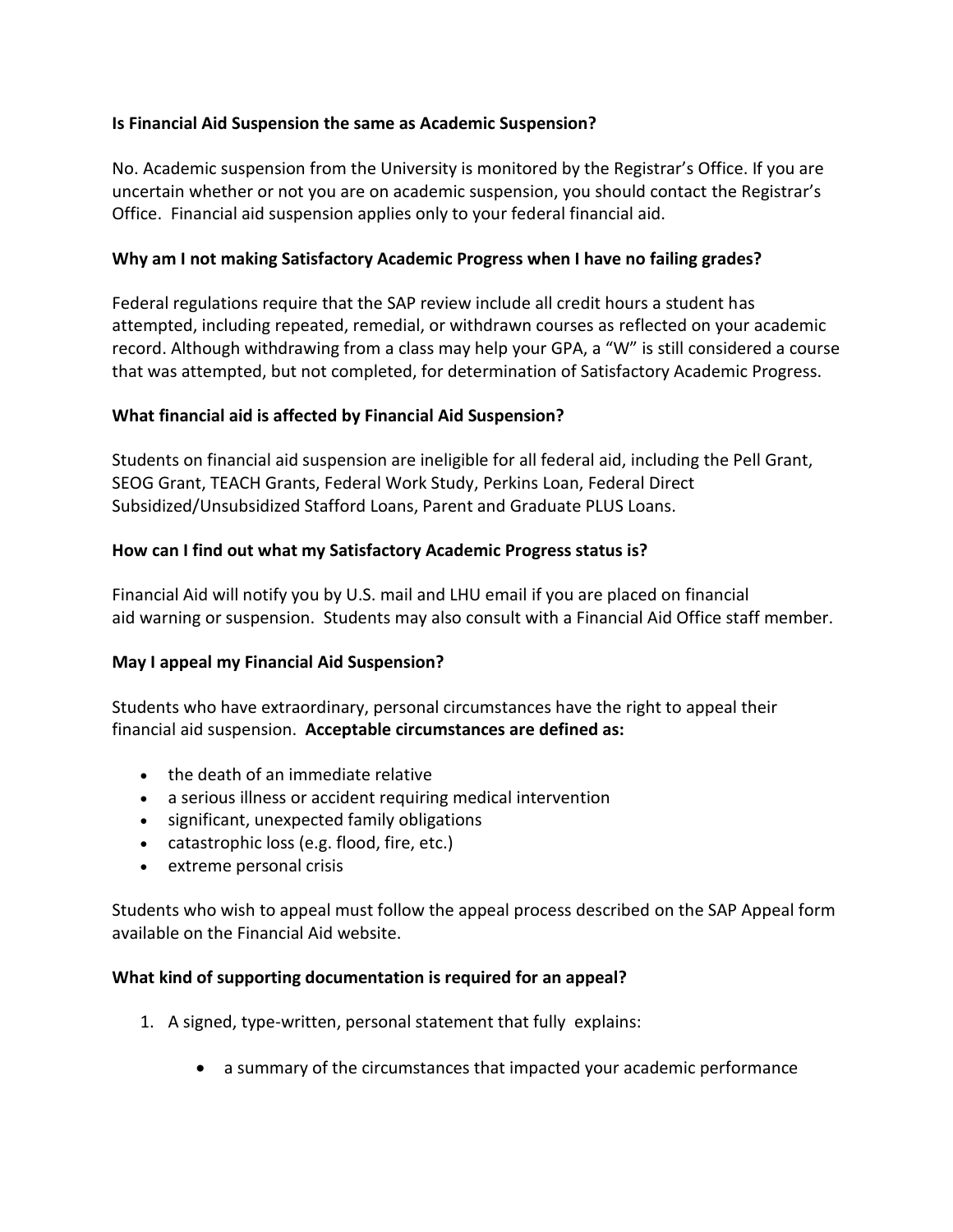- measurable steps you have taken to prevent the problem from affecting your academic performance again
- how those circumstances have improved or changed
- evidence that your issue has been resolved
- 2. One letter of support from an objective, non-relative, adult professional that verifies the extraordinary, personal circumstances that are the basis for this appeal. Typically these letters come from clergy/minister, physician, police officer or other professional who has personal, first-hand knowledge of the student's situation. The letter must include the professional's contact information including name, address and phone number for verification purposes.
- **3.** One letter from the student's LHU academic advisor that summarizes the agreed upon academic plan going forward to address the current situation.

## **Do I have to be enrolled to appeal my Financial Aid Suspension?**

No, you do not have to be currently enrolled to appeal your FSA suspension.

## **May I appeal my Financial Aid Suspension if I am on academic suspension?**

No. If you are academically suspended, you cannot appeal your FSA suspension. Once you have been academically readmitted by the dean of your college, you may submit an appeal of your federal aid suspension.

# **If I successfully appeal my academic suspension to the college dean, does that mean my FSA eligibility will be reinstated?**

No. A successful appeal of academic suspension does not result in reinstatement of a student's FSA eligibility. Appealing one's SAP suspension is a separate process. Students should also note that a successful appeal of academic suspension does not guarantee that a student may register for classes. Students who have past due account balances are placed on hold by the Student Accounts Office and are not permitted to register. Any student whose account is on registration hold must contact Student Accounts for assistance.

#### **How will my appeal be handled?**

All complete appeals will be reviewed and a decision will be rendered by SAP Committee members.

#### **How will I be notified of the decision regarding my appeal?**

Notification will come in the form of a letter to your home and LHU email address.